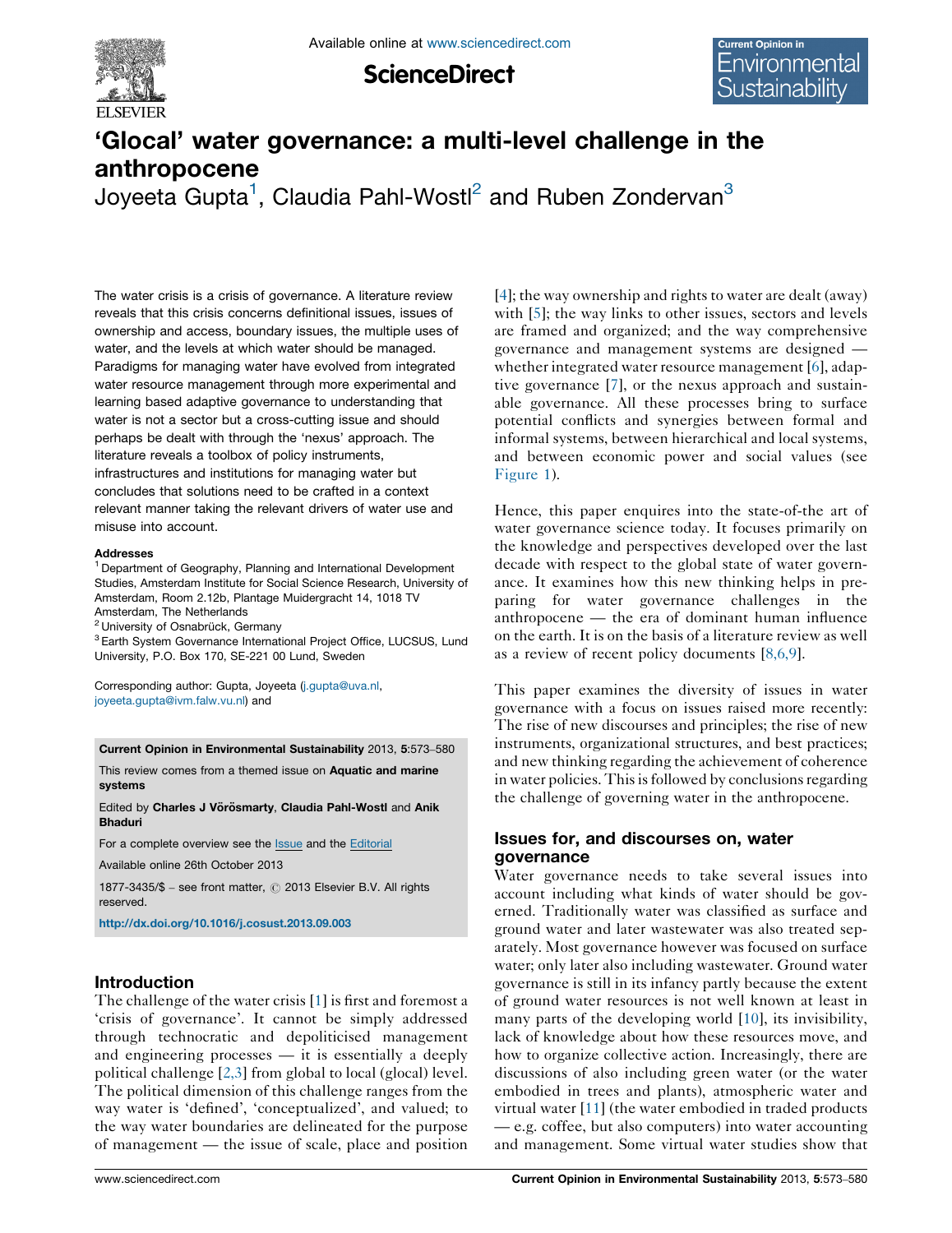<span id="page-1-0"></span>



Key challenges in global water governance.

water intensive products are grown often in increasingly water scarce regions and are exported often to water rich regions. These studies reveal the nature of water use and water exports and often suggest that there are major equity issues involved on the production and export side, as well as on the use and import side. However, it is often risky to take policy decisions on the basis of such analyses as these may not take into account the existing sociopolitical contexts and the availability of alternatives for the local producers [\[12](#page-5-0)]. Nevertheless, such analysis can shed light on future policy directions and water related implications of policy choices. Finally, there is contestation about whether the focus should be on watercourses or basins which would include watershed areas and thus expand water-based jurisdiction into the terrains of land use. This latter issue is particularly important in the context of international water law, where we can see a shift from discussions on basins as in the Helsinki Rules on the Uses of Waters of International Basins [[13](#page-5-0)] to an emphasis on watercourses in the UN Watercourses Convention of 1997 [[14\]](#page-5-0). We believe that water governance needs to take into account all water, including green water and virtual water, and should also include watershed areas. In doing so, water governance will become tangential to other governance issue areas and create new challenges to water governance and potential conflict or overlaps with other issue regimes.

the issue of who has ownership over water and who can get access to water. Typically, states have sovereignty over water resources within their territory — such claims of sovereignty can range from being absolute to limited. Absolute territorial sovereignty is the claim to absolute control over water resources flowing through a territory, sometimes even including control over the related hydrological data. Absolute integrity of state territory is the claim to continue to receive the precise quantity and quality of water as flowing into the country from an upstream country as in the past. Limited territorial sovereignty recognizes that states can use water flowing through their jurisdiction as they wish but they cannot cause harm to others. However, countries can also base their claims on historical use and prior appropriation [[15\]](#page-5-0). Transboundary water disputes are on the rise [[16,17](#page-5-0)]. Within these disputes, these historical claims are increasingly coming under pressure as societies argue in favour of more equitable sharing of water resources between upper riparians and between those who have lower access to water. Such equitable sharing of water is a corner stone of the UN Watercourses Convention of 1997 [[18](#page-5-0)]. The Nile river basin is an example of a conflict where the downstream nations argue in favour of historical use, while upstream nations call for equitable water sharing [[19](#page-5-0)].

Another critical issue that influences water governance is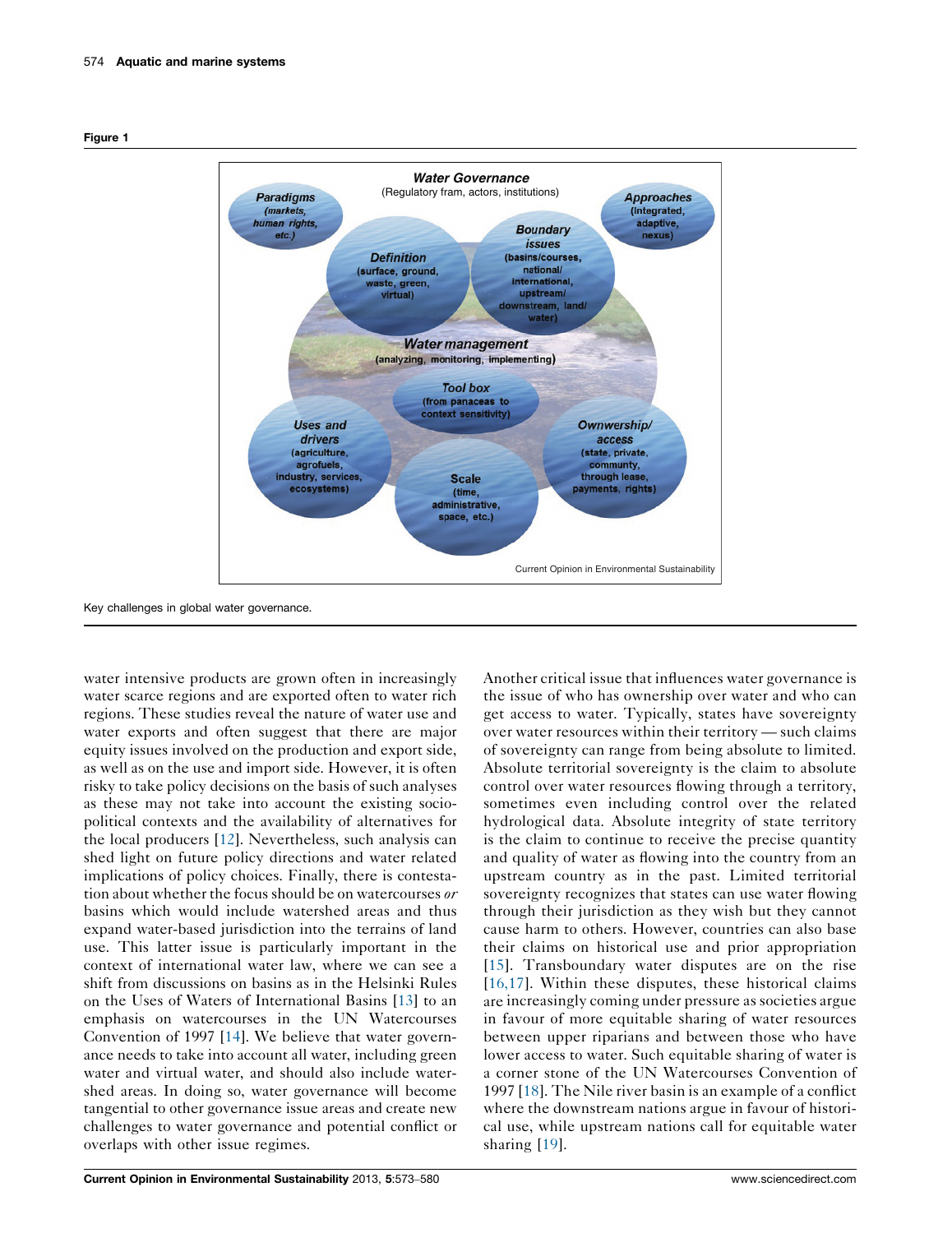Water ownership domestically can be traced back through history. Initially water was owned by communities, individuals or the state: In Hindu law water was owned by communities [[20\]](#page-5-0); in the Islamic tradition water ownership could be gained by human labour — that is, welldigging could help locals gain ownership over water; in the Roman tradition water ownership could be community ownership, individual ownership and state ownership. The struggle to control access to water led to processes that institutionalized the results of power con-flicts over water [\[21](#page-5-0)]. This led to situations in which invaders and colonizers could control water resources by changing the paradigms of water control [[5\]](#page-5-0). Or such rules were more subtly modified by newer paradigms of water control — whether communism (where the state owned water), liberalization (where water resources can be owned by private parties and those who do not own water can access water through payments and licenses), the rights of indigenous peoples (which recognizes traditional community ownership of or access to water), human rights (where each human is guaranteed access to a minimum quantity of water for survival purposes) [\[22,23\]](#page-5-0) or national security (where shortage of water leads states to control the use of water resources). In many parts of the world, such modified rights were contested or had to compete with local historical claims. The legitimacy of local claims is increasingly being recognized through theories of legal pluralism. Legal pluralism argues that multiple systems of governance may operate in the same jurisdiction [\[5](#page-5-0)]. Understanding ownership of, and access to, water is critical to developing a legitimate, equitable, and effective governance system.

From the days of the Mesopotamian civilization [\[24](#page-6-0)] to today, one of the largest users of water is agriculture for food and fibre — about 70% of freshwater use. However, energy may rapidly become a major competitor for water resources. In recent years, the promotion of alternative energy sources including biofuels as a way to mitigate greenhouse gas emissions has led to large-scale change of agricultural land use from food to energy crops; a challenge that can lead to local conflict [\[25](#page-6-0)] (Islar Mine, PhD thesis, Lund University, 2013) and difficult trade-offs between policy-objectives. Arguments have been put forward in particular by governments that policy should be framed around the water-food-energy-nexus (see *Inte*grated, adaptive and nexus governance section).

Water pricing is advocated as one way to address the water scarcity problem through promoting the rational use of water [[26\]](#page-6-0) and public private partnerships as a way to promote efficient and optimal water use. Such water pricing and partnerships theoretically lead to efficient and effective water management. While this may well be the case in certain contexts, water pricing may sometimes price water out of the reach of the poor [[27,28](#page-6-0)], although in some cases the poor already pay more than

others for water access. The notion of water as an economic good and water pricing has also led to social movements promoting the human right to water. Where the water is used for high profit uses such as urban golf courses it might lead to a drain of water from country sides where this water is valued but not priced. Public private partnerships on water may also be successful in some cases, but may often be negotiated under international commercial law and create new challenges for local people when such contracts are breached.<sup>4</sup> Overall, water is arguably more a political than an economic good [[29\]](#page-6-0). Furthermore, in many developing countries there are many informal providers of water services, either because the state has withdrawn from many public sector roles or because the state is unable to provide such roles. These informal drinking water providers have played a critical role in setting up infrastructure and provide access to about 50% of Africans [[30\]](#page-6-0). While such informal providers have been generally seen as temporary solutions to be replaced by formal improved systems, an alternative is to upgrade these existing systems. There are, however, increasingly political conflicts between formal and informal systems where formal systems often construct the definition of informality as a way to control the system.

Crucially, water systems are intertwined with other natural systems. Water withdrawal in combination with water pollution may lead to a concentration of toxic elements within the water body and may minimize its ability to provide water ecosystem services, that is, the provisioning, regulatory, supporting, and cultural services that a healthy water ecosystem provides. Local land use may also have a significant impact on the ability of the water-based ecosystems to regenerate. It may be impossible to manage the water body without taking into account local spatial planning, but to treat the local area as simply the physical watershed will not adequately take into account the multiple functions of land. Global change and deforestation are yet other factors influencing local hydrological cycles.

Not only is the water system connected to other ecological systems, also within the water system itself, all water is connected — ground and surface, fresh and ocean, national and international, green, and virtual water. A dominant issue is that of where to draw boundaries on water issues in order to make them manageable. Clearly, administrative boundaries already provide an institutional infrastructure for water governance. However, hydrologists have often challenged this arguing that the river should be treated as a hydrological unit calling for river basin management. The counter-argument is that water is a sovereign resource and should be managed for the benefit of all in a specific country. Or that it is not just the physical dimensions of a water body that should

<sup>4</sup> For example, the case of Bechtel in Cochabamba.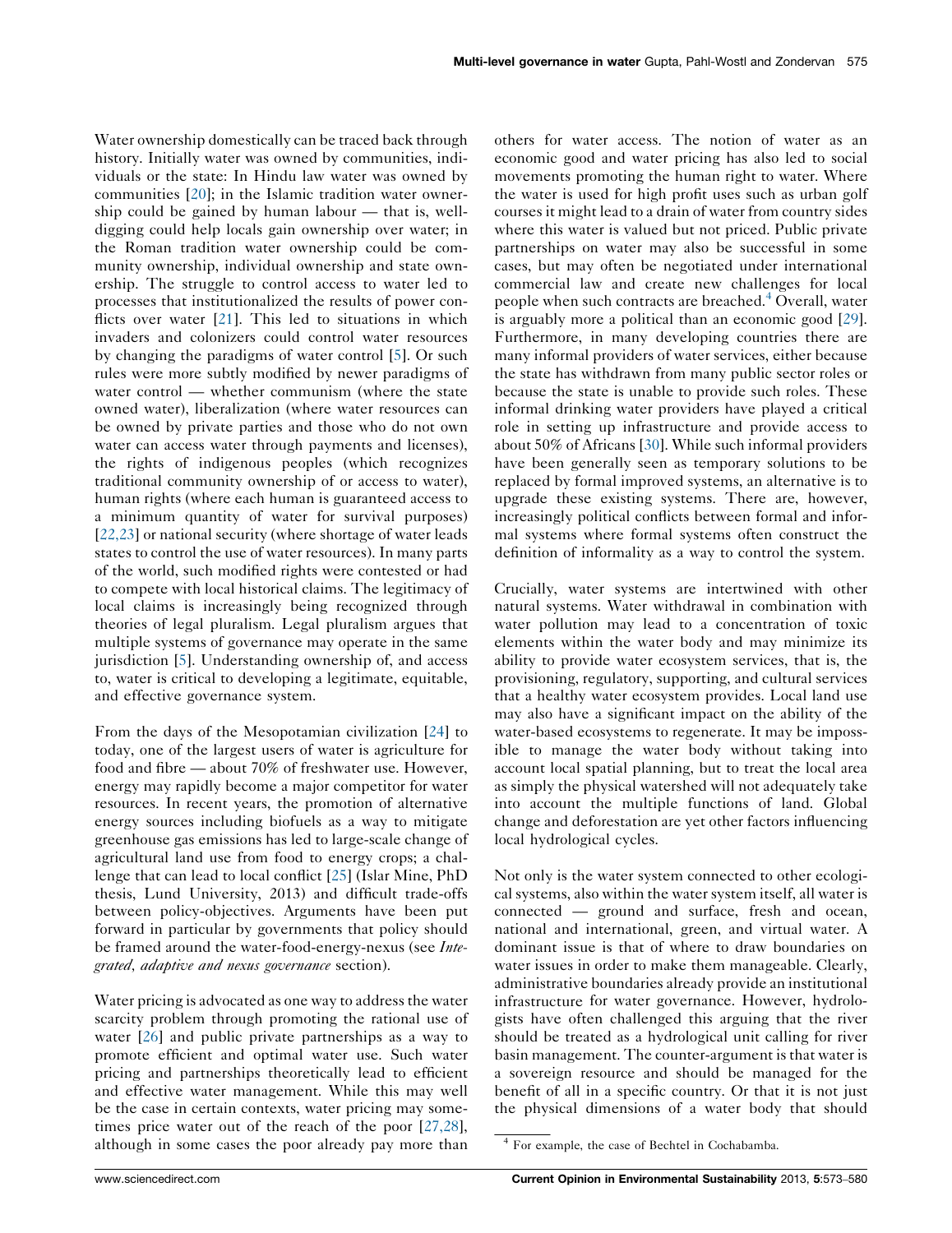determine the scale of management but rather that all relevant social and biophysical aspects need to be taken into account in a discussion of the narratives and politics of place (location), position (relative — upstream/downstream) and scale (local, national, regional or global) [\[4](#page-5-0)].

Over history the discourses and principles on water have evolved from local to global [\[5](#page-5-0)]. While for decades the focus has been on local and basin level, increasingly, there are arguments for also taking the global level into account. These arguments include global climate change, global level drivers of water use [[31\]](#page-6-0), the role of multinational corporations in water, the role of trade in water and virtual water, the implication of water footprints in terms of fairness and the increasing role of water as a geopolitical resource [[11\]](#page-5-0). At the same time, while international law traditionally has not intervened in domestic water issues, international law also increasingly tends to deal with domestic water issues through the human rights paradigm and through treating water as one system [\[32](#page-6-0)].

Within countries dry and wet areas are linked through democratic processes and these linkages may lead to solutions such as water linking projects [\[33](#page-6-0)]. With multiple competing uses of water, institutions may resolve these conflicts through substitutive, complementary, accommodating and competing processes [[34\]](#page-6-0). Such processes may also apply water rights (sovereignty, equity, no harm, participation, dispute resolution), human rights (to water and sanitation) and environmental principles (sustainable development, polluter pays principle, liability and compensation, precautionary principle, environmental standards) as a way to deal with the above-mentioned challenges [\[35](#page-6-0)].

#### Integrated, adaptive and nexus governance

Different communities in the water world have different rationalities and different elements that they wish to focus on — hydrologists and engineers look at technological options and the characteristics of the river; market experts focus on economic efficiency and the market; lawyers and administrators on formal boundaries and rules; ecologists on ecosystem services; political and social scientists on power configurations and inequalities; while anthropologists and sociologists focus on informal systems and the creation of informality [[2\]](#page-5-0). However, the ethical basis of dealing with water issues remains contested [\[36](#page-6-0)], and the role of efficiency, equity, sustainability and security of water supply in a globalising world are debated [\[37](#page-6-0)]. Paradigms are overlapping, and at different stages of evolution in different parts of the world from government to governance, and from centralization to decentralization [\[38](#page-6-0)]. The notion of managing water through engineering works (the hydraulic paradigm) is increasingly being complemented by other paradigms such as Integrated Water Resource Management (IWRM), adaptive management and the nexus approach.

IWRM is seen as an important way to manage water by most academics  $[39-42]$  $[39-42]$  and policy makers.<sup>5</sup> IWRM follows from single purpose water management, through multi-purpose, to integrated water management [\[43,44\]](#page-6-0). IWRM includes catchment and river basin management. IWRM is defined as 'a process which promotes the coordinated development and management of water, land and related resources, in order to maximize the resultant economic and social welfare in an equitable manner without compromising the sustainability of vital ecosystems' [\[45](#page-6-0)]. It is seen as the way to integrate all relevant environmental, social and economic issues, to reflect the biophysical reality, to integrate all relevant stakeholders, and it builds on the latest knowledge. However, the precise content of the concept is not clear [\[46](#page-6-0)] and it gives little practical guidance [[47\]](#page-6-0). Furthermore, IWRM is difficult and possibly very expensive to implement (J.B. Agyenim, PhD thesis, VU University, 2011), and there are few successful examples in the developing world [[42,48\]](#page-6-0). The attempt at implementing this concept in much poorer and contextually very different countries makes this a complicated issue, not least because its underlying values are often not shared by local people and its relevance to local contexts is under challenge. IWRM needs an institutional framework and knowledge base that is often not available.

Adaptive management complements IWRM by focusing on the unpredictable nature of socio-economic systems and privileges polycentric governance above other approaches at the bioregional scale, public participation, and experimental approaches. However, none of these approaches are easy to apply [[49,7,50](#page-6-0)–52]. Some scholars emphasize the need for systemic transformations in governance and management which requires a combination of adaptive management, social learning and institutional change [\[53,50\]](#page-6-0) thereby underscoring the critical role of learning in improving water management [[54\]](#page-6-0). Such approaches are seen as distinct from approaches on the basis of controlling a predictable system with a centralized, relatively hierarchical governance mechanism with limited stakeholder participation.

Some argue that effective water management spills over into other sectors like energy and agriculture, or land and forest management. They go beyond water management to call for integrated resources management (IRM) or integrated resource and environmental management (IREM) [\[55](#page-6-0)]. Some have argued that water governance should be part of sustainable development [56–[58\]](#page-6-0). In recent years, the discussion has moved to what is branded as the nexus approach. This nexus approach sees water not as a sector or issue area but as a cross-cutting issue

<sup>5</sup> 2002 World Summit on Sustainable Development, Johannesburg, the 2nd (2000) and 3rd (2003) World Water Forums [\[44](#page-6-0)] and even at the 4th in 2006 and the 5th in 2009.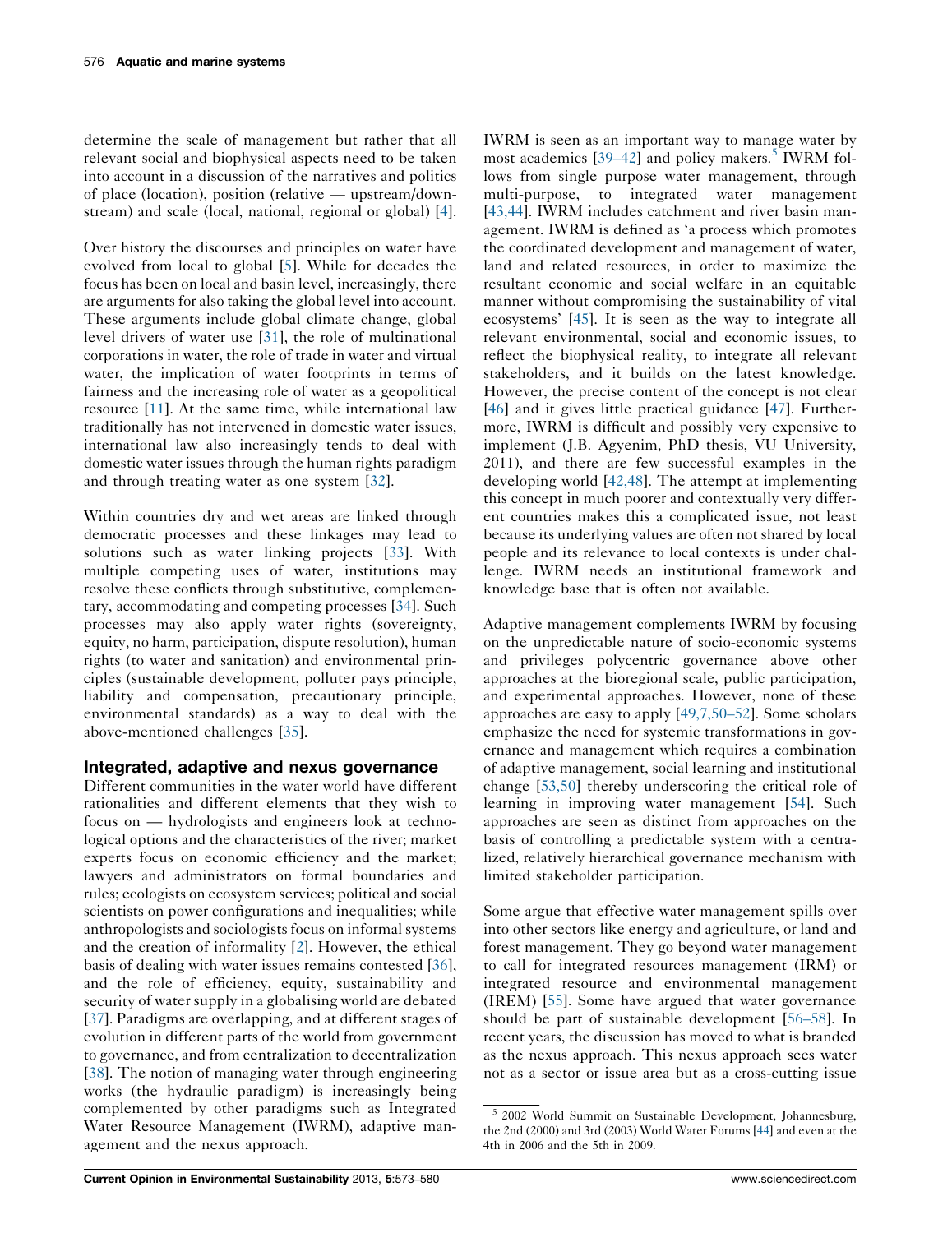which requires changes in governance in all relevant sectors [[59,60](#page-6-0)]. This is on the basis of the argument that water governance cannot of itself regulate land, agriculture or other issues in society but that water issues need to be taken into account in each of these other governance processes.

### Instruments and organizations: From simplistic panaceas to context-sensitive system design

Within these broader governance frameworks, idealized design principles (panaceas) have been applied in water policy and management for decades. Such panaceas include institutional (e.g. privatization), technological (e.g. centralized wastewater treatment), infrastructural (e.g. dams, interbasin transfers) and organizational panaceas (e.g. river basin organizations (RBOs) and stakeholder participation). However, they have often ignored the importance of societal and cultural context as well as historical tradition [61–[63\]](#page-6-0).

Within these different panaceas, a tool box of best practice instruments has been developed which provides a menu of options from which one can choose to improve water governance in a specific context. Such options need to be, however, designed and implemented in such a way that they can fit into or adjust to local contexts [\[5](#page-5-0)]. Best practice instruments include regulatory instruments such as trade restrictions on water, decentralization processes, principles of water management, rules of water management, spatial planning for water management, water ownership, access rules for water, reporting, monitoring, and law enforcement. They also include economic instruments like subsidies, taxes, tradeable water permits, payments for ecosystem services, grants, and micro-credits. And certainly, suasive and research instruments, including research, monitoring, public awareness and education, are part of the set of best practices that also contain community based management systems.

Other issues being examined are whether decentralization of water governance and stakeholder engagement, in fact, leads to greater empowerment of local actors (N. Amma-Anokye, PhD thesis, VU University, 2011). Empirical analysis shows that in some cases increased local activity has not been accompanied by either enhancement of local decision-making power or decreasing nation state power [\[64](#page-6-0)]. Increasingly there is consensus on the need to manage water as a multi-level resource because of the teleconnections between different scales, levels and sectors that deal with water [\[65](#page-6-0)].

Water governance has evolved from community governance to densely institutionalized bodies through RBOs and community based organizations (CBOs) [\[66](#page-6-0)]. These structures are layered organizational frameworks. Comparative assessments [[67,68](#page-6-0)] show that design features

that affect the success of such organizations include whether data have been taken into account, the relationship between the hydrological and administrative entity, ecological boundaries, principles of water governance, and the tool box of instruments that can be used for water governance. It is also essential that these RBOs have clear mandates and functions, are financially viable, and operate in accordance with the principles of good governance with both upward and downward accountability [[69\]](#page-7-0).

Positive impacts can be detected in regulatory frameworks that are more encompassing, integrate different dimensions of sustainability, provide umbrella frameworks that can be tailored to context rather than prescribing details of implementation at lower levels (e.g. the UNECE Water agreements [\[70,71](#page-7-0)], the European Water Framework Directive [[72\]](#page-7-0), European Floods Directive, National Water Act in South Africa [\[73,74](#page-7-0)]). The UN Watercourses Convention also provides such broad guidelines.

It is important for water resources to be managed in a coherent, internally consistent, manner. However, the diversity of levels at which decisions are taken and the diversity of actors that make decisions in a diversity of local contexts imply that such coherence may not be easy to achieve. For example, a critical element of adaptive or integrated governance is to engage stakeholders in decision-making. But if stakeholders are engaged at different levels, they may also make different choices on the basis of their specific historical or contextual circumstances and different power configurations. So where the stakeholder process is genuine, there is a very good chance that policy processes and choices will be different at different levels of scale and in different places, and hence inconsistent [\[75](#page-7-0)].

Good governance which includes a focus on effectiveness, efficiency, legitimacy, participation, the absence of corruption, the rule of law, and responsiveness is also something that cannot be imposed from outside (G. Anders, PhD thesis, Erasmus University, 2005). It needs to evolve from the local administrative culture. But although good governance is seen as a way to achieve multi-level coherence, there is a trilemma tension between effectiveness, participation and legitimacy [[76\]](#page-7-0). Too many trade-offs are possible between these goals.

Ultimately, all the panaceas — whether ideological or instrumental — need to be contextualized and tailored to local circumstances if they are to be effective. Industrial accidents can also lead to large-scale pollution of international waters and although there have been arrangements to deal with this at the European level [\[77](#page-7-0)] this is not the case globally. In the meanwhile, the scarcity of fresh water in specific contexts and global driving forces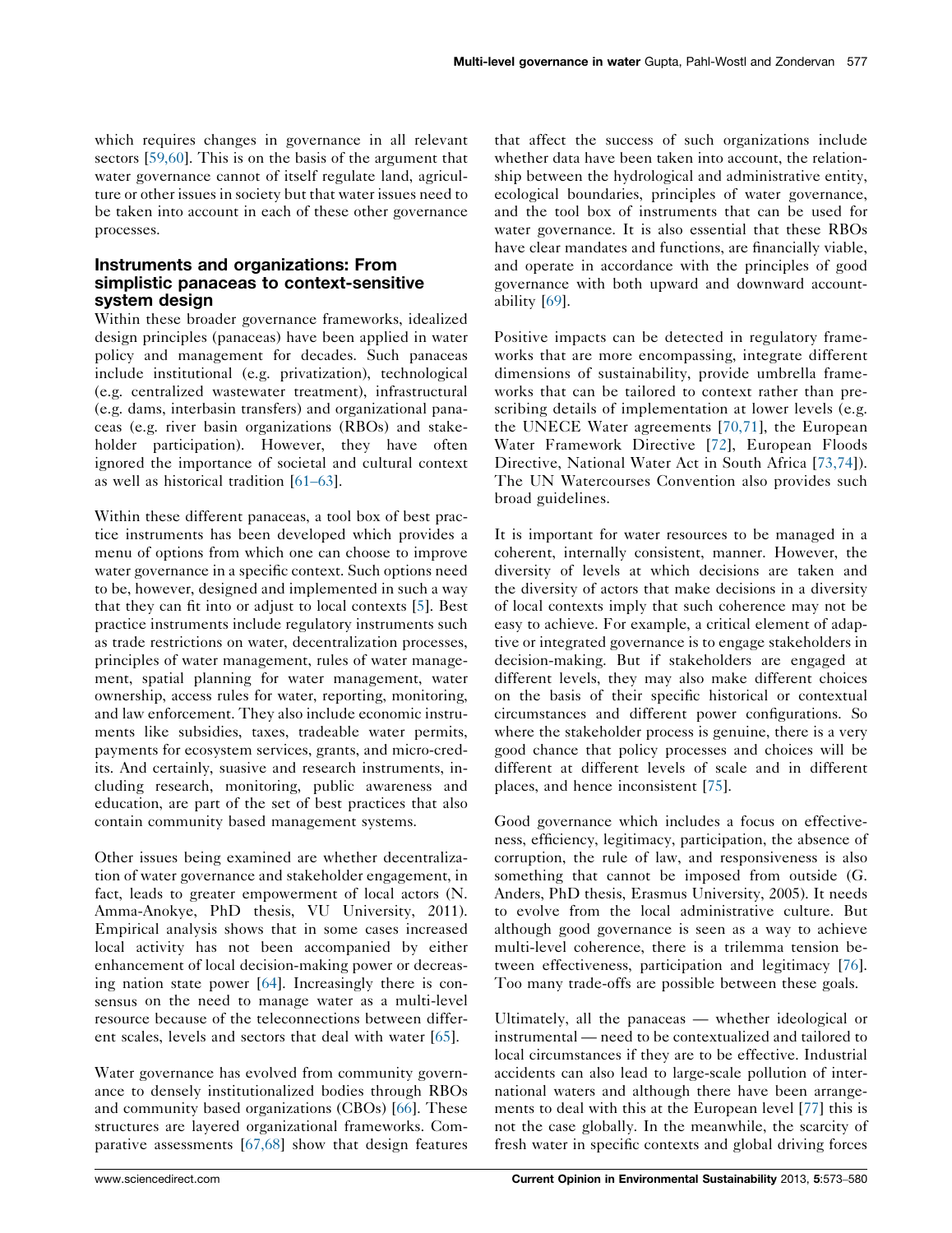<span id="page-5-0"></span>leading to higher water consumption for energy and other uses makes water an increasingly potent geo-political issue.

#### Challenges in the anthropocene

Water is at the core of sustainable development as it is closely linked to a number of key global challenges [\[78](#page-7-0)]. There will be a need to further develop a global vision on water management and governance [\[79](#page-7-0)]. Current water governance at the global level is diffuse and spread through the UN system [[80\]](#page-7-0) and water law is mostly regional in nature [\[81](#page-7-0)]. Although UN Water tries to coordinate water issues at global level, its mandate is limited [\[82](#page-7-0)]. There is thus a vacuum in water governance at the global level.

It will increasingly become important to find a way to manage groundwater sustainably and in conjunction with surface waters[[83,84\]](#page-7-0). The need to deal with existing and plural water ownership will be necessary as a condition for legitimate water policy. The use and misuse of water and its ecosystem services is likely to multiply significantly in the coming century. The role of other sectors in determining how water is used will become increasingly more prominent. The global drivers affecting hydrological systems and water demand and use will also influence water production and consumption patterns worldwide. There will be need for climate proofing water agreements [[85\]](#page-7-0) as well as greater focus on dealing with droughts [\[86\]](#page-7-0) and floods [[87\]](#page-7-0). There will also be increasing need to focus on benefit sharing [[88,89\]](#page-7-0) rather than national security concerns.

This also implies that our governance skills need to make substantial progress. Such progress requires a normative framework that is democratically decided at global level; that recognizes the multiple efforts of actors and networks at all levels of governance; and may serve as a catalyst to enhance coherence between levels and actors. Plenty of paradigms, discourses, and traditions in water governance, as well as economic, regulatory, and knowledge instruments in water management are available to design and implement such a normative framework and water governance in the anthropocene in general. However, all these should merely serve as guiding concepts; Policies, instruments and organizational frameworks need to be elaborated, implemented, and adapted at the appropriate level and in a specific context.

#### Acknowledgements

Joyeeta Gupta is professor of environment and development in the global south at the Amsterdam Institute for Social Science Research of the University of Amsterdam and at UNESCO-IHE Institute for Water Education, Delft. Claudia Pahl Wostl is professor at Osnabruck University and Ruben Zondervan is Executive Director, Earth System Governance Project. This paper builds on the ongoing work of the Global Water System Project on water governance and contributes to the Earth System Governance Project's Flagship Activity on Water Governance.

- 1. Vörösmarty CJ, McIntyre P, Gessner MO, [Dudgeon](http://refhub.elsevier.com/S1877-3435(13)00129-2/sbref0005) D,<br>[Prusevich](http://refhub.elsevier.com/S1877-3435(13)00129-2/sbref0005) A, Green PA, Glidden S, Bunn SE, Sullivan CA,<br>[Liermann](http://refhub.elsevier.com/S1877-3435(13)00129-2/sbref0005) CR, Davies P: Global threats to human water security and river [biodiversity](http://refhub.elsevier.com/S1877-3435(13)00129-2/sbref0005). Nature 2010, 467:555-561.
- 2. Castro JE: Water governance in the [twentieth-first](http://refhub.elsevier.com/S1877-3435(13)00129-2/sbref0010) century. Ambiente & [Sociedade](http://refhub.elsevier.com/S1877-3435(13)00129-2/sbref0010) Campinas 2007, X2:97-118.
- 3. Conca K: Governing Water: Contentious [Transnational](http://refhub.elsevier.com/S1877-3435(13)00129-2/sbref0015) Policies and Global [Institution](http://refhub.elsevier.com/S1877-3435(13)00129-2/sbref0015) Building. MIT Press; 200[5.](http://refhub.elsevier.com/S1877-3435(13)00129-2/sbref0015)
- 4. Lebel L, Garden P, Imamura M: The politics of scale, [position,](http://refhub.elsevier.com/S1877-3435(13)00129-2/sbref0020) and place in the [governance](http://refhub.elsevier.com/S1877-3435(13)00129-2/sbref0020) of water resources in the Mekong [region](http://refhub.elsevier.com/S1877-3435(13)00129-2/sbref0020). Ecol Soc 2005, 10:18.
- 5. [Dellapenna](http://refhub.elsevier.com/S1877-3435(13)00129-2/sbref0025) J, Gupta J (Eds): The Evolution of the Law and Politics of [Water](http://refhub.elsevier.com/S1877-3435(13)00129-2/sbref0025). Springer Verlag; 2009.
- 6. UNEP: Global [Environmental](http://refhub.elsevier.com/S1877-3435(13)00129-2/sbref0030) Outlook 5. UNEP; 2012[.](http://refhub.elsevier.com/S1877-3435(13)00129-2/sbref0030)
- 7. Huitema D, Mostert E, Egas W, [Moellenkamp](http://refhub.elsevier.com/S1877-3435(13)00129-2/sbref0035) S, Pahl-Wostl C, Yalcin R: Adaptive water [governance:](http://refhub.elsevier.com/S1877-3435(13)00129-2/sbref0035) assessing the institutional [prescriptions](http://refhub.elsevier.com/S1877-3435(13)00129-2/sbref0035) of adaptive (co-) management from a [governance](http://refhub.elsevier.com/S1877-3435(13)00129-2/sbref0035) perspective and defining a research agenda. Ecol Soc [2009,](http://refhub.elsevier.com/S1877-3435(13)00129-2/sbref0035) 14:26.
- 8. WWDR: Water: A Shared [Responsibility,](http://refhub.elsevier.com/S1877-3435(13)00129-2/sbref0040) The United Nations World Water [Development](http://refhub.elsevier.com/S1877-3435(13)00129-2/sbref0040) Report 2. Berghahn Books; 2006[.](http://refhub.elsevier.com/S1877-3435(13)00129-2/sbref0040)
- 9. World Water [Assessment](http://refhub.elsevier.com/S1877-3435(13)00129-2/sbref0045) Programme (WWAP): The United Nations World Water [Development](http://refhub.elsevier.com/S1877-3435(13)00129-2/sbref0045) Report 3: Water in a Changing World. [Earthscan;](http://refhub.elsevier.com/S1877-3435(13)00129-2/sbref0045) 2009[.](http://refhub.elsevier.com/S1877-3435(13)00129-2/sbref0045)
- 10. UNESCO: [Transboundary](http://refhub.elsevier.com/S1877-3435(13)00129-2/sbref0050) Aquifers: Managing a Vital Resource. [UNESCO;](http://refhub.elsevier.com/S1877-3435(13)00129-2/sbref0050) 2009[.](http://refhub.elsevier.com/S1877-3435(13)00129-2/sbref0050)
- 11. Hoekstra AY: The Global Dimension of Water [Governance;](http://refhub.elsevier.com/S1877-3435(13)00129-2/sbref0055) Nine Reasons for Global [Arrangements](http://refhub.elsevier.com/S1877-3435(13)00129-2/sbref0055) in Order to Cope with Local Water [Problems.](http://refhub.elsevier.com/S1877-3435(13)00129-2/sbref0055) Value of Water Research Report Series No. 20. [UNESCO-IHE;](http://refhub.elsevier.com/S1877-3435(13)00129-2/sbref0055) 2006[.](http://refhub.elsevier.com/S1877-3435(13)00129-2/sbref0055)
- 12. Gawel E, Bernsen K: What is wrong with virtual water [trading?](http://refhub.elsevier.com/S1877-3435(13)00129-2/sbref0060) On the [limitations](http://refhub.elsevier.com/S1877-3435(13)00129-2/sbref0060) of the virtual water concept. Environ Plann C: Govern Policy 2013, 31[:168-181.](http://refhub.elsevier.com/S1877-3435(13)00129-2/sbref0060)
- 13. [International](http://refhub.elsevier.com/S1877-3435(13)00129-2/sbref0065) Law Association (ILA): The Helsinki Rules on the Uses of the Waters of International Rivers. Report of the [Fifty-Second](http://refhub.elsevier.com/S1877-3435(13)00129-2/sbref0065) [Conference](http://refhub.elsevier.com/S1877-3435(13)00129-2/sbref0065). ILA; 1966[.](http://refhub.elsevier.com/S1877-3435(13)00129-2/sbref0065)
- 14. UN [Watercourses](http://refhub.elsevier.com/S1877-3435(13)00129-2/sbref0070) Convention UN Convention on the Law of the [Non-Navigational](http://refhub.elsevier.com/S1877-3435(13)00129-2/sbref0070) Uses of International Watercourses (IWC), UN Doc. [A/51/869;](http://refhub.elsevier.com/S1877-3435(13)00129-2/sbref0070) 37 ILM 719. UN; 1997[.](http://refhub.elsevier.com/S1877-3435(13)00129-2/sbref0070)
- 15. Dellapenna J, Gupta J: [Introduction](http://refhub.elsevier.com/S1877-3435(13)00129-2/sbref0075). In The Evolution of the Law and Politics of Water. Edited by [Dellapenna](http://refhub.elsevier.com/S1877-3435(13)00129-2/sbref0075) J, Gupta J. Springer [Verlag;](http://refhub.elsevier.com/S1877-3435(13)00129-2/sbref0075) 2009:[3-21](http://refhub.elsevier.com/S1877-3435(13)00129-2/sbref0075).
- 16. Mostert E: Conflict and Cooperation in the [Management](http://refhub.elsevier.com/S1877-3435(13)00129-2/sbref0080) of [International](http://refhub.elsevier.com/S1877-3435(13)00129-2/sbref0080) Freshwater Resources: A Global Review. UNESCO; [2003.](http://refhub.elsevier.com/S1877-3435(13)00129-2/sbref0080)
- 17. Gleick PH: Water and conflict: fresh water [resources](http://refhub.elsevier.com/S1877-3435(13)00129-2/sbref0085) and [international](http://refhub.elsevier.com/S1877-3435(13)00129-2/sbref0085) security. Int Security 1993, 18:79-112.
- 18. McCaffrey SC: The Law of International [Watercourses:](http://refhub.elsevier.com/S1877-3435(13)00129-2/sbref0090) Non-[Navigational](http://refhub.elsevier.com/S1877-3435(13)00129-2/sbref0090) Uses. Oxford University Press; 2001[.](http://refhub.elsevier.com/S1877-3435(13)00129-2/sbref0090)
- 19. Sanchez N, Gupta J: Recent [changes](http://refhub.elsevier.com/S1877-3435(13)00129-2/sbref0095) in the Nile Region may create an [opportunity](http://refhub.elsevier.com/S1877-3435(13)00129-2/sbref0095) for more equitable sharing of the Nile River waters. [Netherlands](http://refhub.elsevier.com/S1877-3435(13)00129-2/sbref0095) Int Law Rev 2011, 58:363-385.
- 20. Cullet P, Gupta J: India: [evolution](http://refhub.elsevier.com/S1877-3435(13)00129-2/sbref0100) of water law and policy. In The [Evolution](http://refhub.elsevier.com/S1877-3435(13)00129-2/sbref0100) of the Law and Politics of Water. Edited by [Dellapenna](http://refhub.elsevier.com/S1877-3435(13)00129-2/sbref0100) J, Gupta J. Springer Verlag; 2009:[157-174](http://refhub.elsevier.com/S1877-3435(13)00129-2/sbref0100).
- 21. Wittfogel KA: Oriental Despotism, A [Comparative](http://refhub.elsevier.com/S1877-3435(13)00129-2/sbref0105) Study of Total Power. Yale [University](http://refhub.elsevier.com/S1877-3435(13)00129-2/sbref0105) Press; 1957[.](http://refhub.elsevier.com/S1877-3435(13)00129-2/sbref0105)
- 22. UN Economic and Social Council [\(UNCESCR\):](http://refhub.elsevier.com/S1877-3435(13)00129-2/sbref0110) The Right to Water, Substantive Issues Arising in the [Implementation](http://refhub.elsevier.com/S1877-3435(13)00129-2/sbref0110) of the [International](http://refhub.elsevier.com/S1877-3435(13)00129-2/sbref0110) Covenant on Economic, Social and Cultural Rights, General Comment No. 15, UN Doc. [E/C.12/2000/11](http://refhub.elsevier.com/S1877-3435(13)00129-2/sbref0110). UN; 200[2.](http://refhub.elsevier.com/S1877-3435(13)00129-2/sbref0110)
- 23. UN General Assembly (UNGA): [Resolution](http://refhub.elsevier.com/S1877-3435(13)00129-2/sbref0115) on Human Right to Water and [Sanitation,](http://refhub.elsevier.com/S1877-3435(13)00129-2/sbref0115) A/64/292. UN; 201[0.](http://refhub.elsevier.com/S1877-3435(13)00129-2/sbref0115)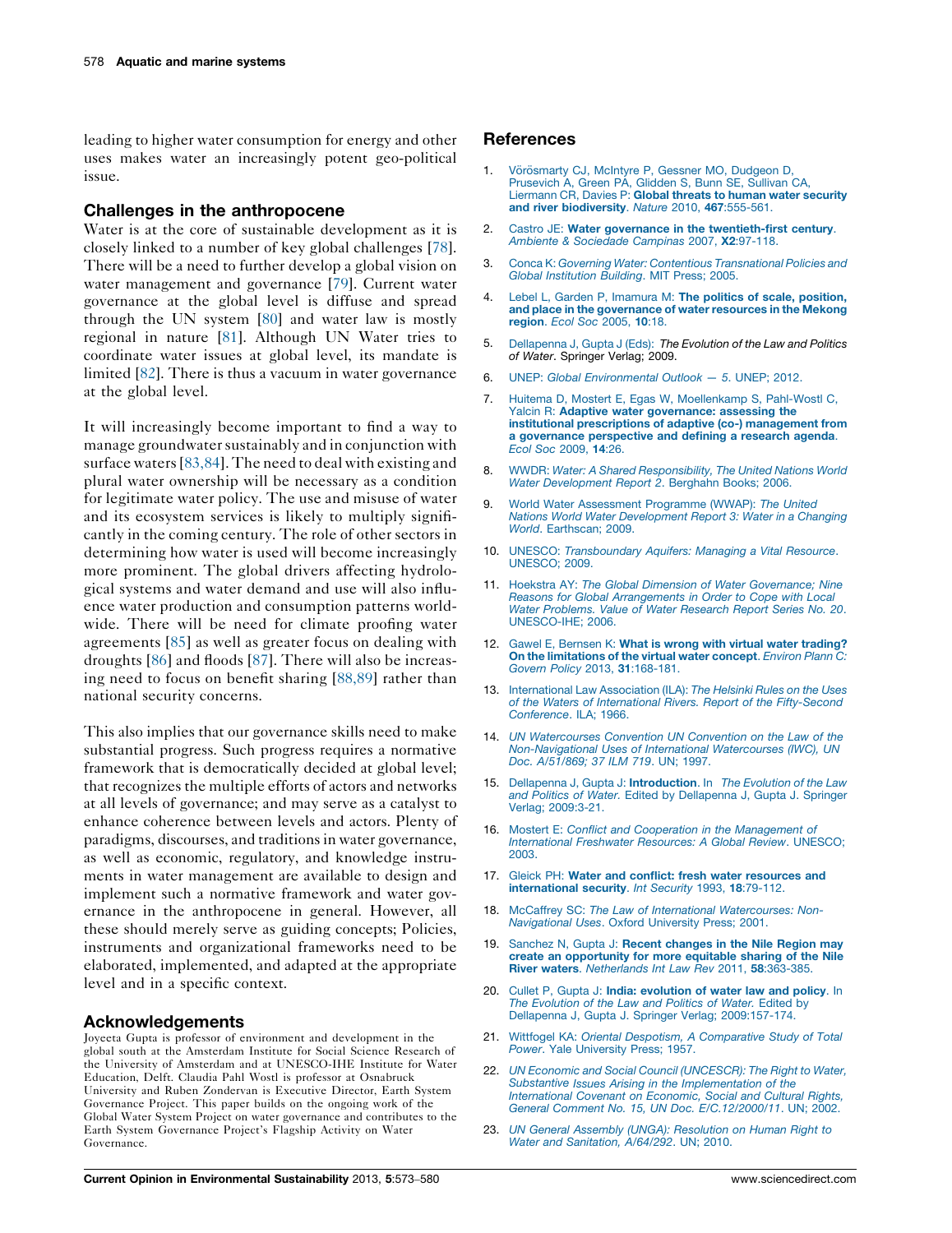- <span id="page-6-0"></span>24. Kornfeld I: [Mesopotamia:](http://refhub.elsevier.com/S1877-3435(13)00129-2/sbref0120) a history of water and law. In The Evolution of the Law and Politics of Water. Edited by [Dellapenna](http://refhub.elsevier.com/S1877-3435(13)00129-2/sbref0120) J, Gupta J. [Springer](http://refhub.elsevier.com/S1877-3435(13)00129-2/sbref0120) Verlag; 2009[:21-36.](http://refhub.elsevier.com/S1877-3435(13)00129-2/sbref0120)
- 25. World Water [Assessment](http://refhub.elsevier.com/S1877-3435(13)00129-2/sbref0125) Programme (WWAP): The United Nations World Water [Development](http://refhub.elsevier.com/S1877-3435(13)00129-2/sbref0125) Report 4: Managing Water Under [Uncertainty](http://refhub.elsevier.com/S1877-3435(13)00129-2/sbref0125) and Risk. UNESCO; 2012[.](http://refhub.elsevier.com/S1877-3435(13)00129-2/sbref0125)
- 26. International Conference on Water and the [Environment](http://refhub.elsevier.com/S1877-3435(13)00129-2/sbref0130) (ICWE): Guiding [Principles,](http://refhub.elsevier.com/S1877-3435(13)00129-2/sbref0130) The Dublin Statement on Water and Sustainable [Development](http://refhub.elsevier.com/S1877-3435(13)00129-2/sbref0130). ICWE; 199[2.](http://refhub.elsevier.com/S1877-3435(13)00129-2/sbref0130)
- 27. Shiva V: Water Wars: [Privatisation,](http://refhub.elsevier.com/S1877-3435(13)00129-2/sbref0135) Pollution, and Profit, South End [Press;](http://refhub.elsevier.com/S1877-3435(13)00129-2/sbref0135) 200[2.](http://refhub.elsevier.com/S1877-3435(13)00129-2/sbref0135)
- 28. Barlow M, Clarke T: Blue Gold: The Battle Against [Corporate](http://refhub.elsevier.com/S1877-3435(13)00129-2/sbref0140) Theft of the World's Water. [Earthscan;](http://refhub.elsevier.com/S1877-3435(13)00129-2/sbref0140) 200[2.](http://refhub.elsevier.com/S1877-3435(13)00129-2/sbref0140)
- 29. Schouten M, Schwartz K: Water as a political good: implications for investments. INEA 2006, 6:407-421 [http://dx.doi.org/](http://dx.doi.org/10.1007/s10784-006-9013-3) [10.1007/s10784-006-9013-3.](http://dx.doi.org/10.1007/s10784-006-9013-3)
- 30. Kariuki M, Schwartz J: [Small-scale](http://refhub.elsevier.com/S1877-3435(13)00129-2/sbref0150) private service providers of water supply and [electricity.](http://refhub.elsevier.com/S1877-3435(13)00129-2/sbref0150) A review of incidence, structure, providing and operating [characteristics](http://refhub.elsevier.com/S1877-3435(13)00129-2/sbref0150). Policy Research [Working](http://refhub.elsevier.com/S1877-3435(13)00129-2/sbref0150) Paper 3727. World Bank; 2005.
- 31. Gupta J: Driving forces around global fresh water [governance](http://refhub.elsevier.com/S1877-3435(13)00129-2/sbref0155). In Water Policy [Entrepreneurs:](http://refhub.elsevier.com/S1877-3435(13)00129-2/sbref0155) A Research Companion to Water [Transitions](http://refhub.elsevier.com/S1877-3435(13)00129-2/sbref0155) around the Globe. Edited by Huitema D, Meijerink S, Edward Elgar. [2009:37-57](http://refhub.elsevier.com/S1877-3435(13)00129-2/sbref0155).
- 32. ILA: The Berlin rules on water [resources](http://refhub.elsevier.com/S1877-3435(13)00129-2/sbref0160). Report of the [Seventy-First](http://refhub.elsevier.com/S1877-3435(13)00129-2/sbref0160) Conference (Berlin). International Law Association; [2004.](http://refhub.elsevier.com/S1877-3435(13)00129-2/sbref0160)
- 33. Gupta J, van der Zaag P: Interbasin water transfers and integrated water resources management: where engineering, science and politics interlock. Phys Chem Earth 2008, 33:28-40 [http://dx.doi.org/10.1016/j.pce.2007.04.003.](http://dx.doi.org/10.1016/j.pce.2007.04.003)
- 34. Helmke G, Levitsky S: Informal institutions and [comparative](http://refhub.elsevier.com/S1877-3435(13)00129-2/sbref0170) politics: a [research](http://refhub.elsevier.com/S1877-3435(13)00129-2/sbref0170) agenda. Working Paper #307. Helen Kellogg Institute for [International](http://refhub.elsevier.com/S1877-3435(13)00129-2/sbref0170) Studies; 2003.
- 35. UN: Rio [Declaration](http://refhub.elsevier.com/S1877-3435(13)00129-2/sbref0175) and Agenda 21. Report on the UN Conference on Environment and [Development.](http://refhub.elsevier.com/S1877-3435(13)00129-2/sbref0175) UN doc. A/ [CONF.151/26/Rev.1](http://refhub.elsevier.com/S1877-3435(13)00129-2/sbref0175). UN; 1992.
- 36. Groenfeldt D, Schmidt JJ: Ethics and water governance. Ecol Soc 2013, 18:14 <http://dx.doi.org/10.5751/ES-04629-180114>.
- 37. Hoekstra AY: The global dimension of water governance: why the river basin approach is no longer sufficient and why cooperative action at global level is needed. Water 2011, 3:21-46 <http://dx.doi.org/10.3390/w3010021>.
- 38. Agyenim JB, Gupta J: Water management in Ghana: between **the idea and the implementation.** J Nat Resour Policy Res 2013<br><http://dx.doi.org/10.1080/19390459.2012.668100>.
- 39. Allan JA: IWRM: the new [sanctioned](http://refhub.elsevier.com/S1877-3435(13)00129-2/sbref0195) discourse? In IWRM in South Asia: Global Theory, [Emerging](http://refhub.elsevier.com/S1877-3435(13)00129-2/sbref0195) Practice and Local Needs. Edited by Mollinga PP, Dixit A, [Athukorala](http://refhub.elsevier.com/S1877-3435(13)00129-2/sbref0195) K. Sage; 2006[:38-63](http://refhub.elsevier.com/S1877-3435(13)00129-2/sbref0195).
- 40. Figueres CM, Tortajada C, Röckstrom J (Eds): [Rethinking](http://refhub.elsevier.com/S1877-3435(13)00129-2/sbref0200) Water Management: Innovative Approaches to [Contemporary](http://refhub.elsevier.com/S1877-3435(13)00129-2/sbref0200) Issues. Earthscan Publications Ltd.; 2003.
- 41. [Bandaragoda](http://refhub.elsevier.com/S1877-3435(13)00129-2/sbref0205) DJ: Status of institutional reforms for integrated water resources [management](http://refhub.elsevier.com/S1877-3435(13)00129-2/sbref0205) in Asia: indications from policy reviews in five countries. Working Paper 108. [International](http://refhub.elsevier.com/S1877-3435(13)00129-2/sbref0205) Water [Management](http://refhub.elsevier.com/S1877-3435(13)00129-2/sbref0205) Institute; 2006.
- 42. Adeel Z: Focus on new water issues [perspectives](http://refhub.elsevier.com/S1877-3435(13)00129-2/sbref0210) at the end of the [international](http://refhub.elsevier.com/S1877-3435(13)00129-2/sbref0210) year of freshwater. Global Environ Change [2004,](http://refhub.elsevier.com/S1877-3435(13)00129-2/sbref0210) 14:1-4.
- 43. Hooper BP: Integrated River Basin [Governance:](http://refhub.elsevier.com/S1877-3435(13)00129-2/sbref0215) Learning from [International](http://refhub.elsevier.com/S1877-3435(13)00129-2/sbref0215) Experience. IWA Publishing; 200[5.](http://refhub.elsevier.com/S1877-3435(13)00129-2/sbref0215)
- 44. White GF: Reflections on the 50-year international search for integrated water management. J Water Policy 1998, 1:21-27 [http://dx.doi.org/10.1016/S1366-7017\(98\)00003-8](http://dx.doi.org/10.1016/S1366-7017(98)00003-8).
- 45. Global Water [Partnership:](http://refhub.elsevier.com/S1877-3435(13)00129-2/sbref0225) Towards Water Security: A Framework<br>for Action. Global Water [Partnership;](http://refhub.elsevier.com/S1877-3435(13)00129-2/sbref0225) 2000[.](http://refhub.elsevier.com/S1877-3435(13)00129-2/sbref0225)
- 46. Conca K: Governing Water, Contentions [Transnational](http://refhub.elsevier.com/S1877-3435(13)00129-2/sbref0230) Politics and Global [Institution](http://refhub.elsevier.com/S1877-3435(13)00129-2/sbref0230) Building. MIT Press; 2006[.](http://refhub.elsevier.com/S1877-3435(13)00129-2/sbref0230)
- 47. Biswas AK: From Mar del Plata to Kyoto: [analysis](http://refhub.elsevier.com/S1877-3435(13)00129-2/sbref0235) of water policy [dialogue](http://refhub.elsevier.com/S1877-3435(13)00129-2/sbref0235). Global Environ Change 2004, 14:81-88.
- 48. Tortajada C, Rockstrom J, Figueres CM: [Introduction](http://refhub.elsevier.com/S1877-3435(13)00129-2/sbref0240). In Rethinking Water [Management:](http://refhub.elsevier.com/S1877-3435(13)00129-2/sbref0240) Innovative Approaches to [Contemporary](http://refhub.elsevier.com/S1877-3435(13)00129-2/sbref0240) Issues. Edited by Figueres CM, Tortajada C, Rockstrom J, Earthscan. [Publications](http://refhub.elsevier.com/S1877-3435(13)00129-2/sbref0240) Ltd.; 2003:[1-7](http://refhub.elsevier.com/S1877-3435(13)00129-2/sbref0240).
- 49. Pahl-Wostl C, Jeffrey P, Isendahl I, Brugnach M: Maturing the new water management paradigm: progressing from aspiration to practice. Water Resour Manage 2011, 25:837-856 [http://dx.doi.org/10.1007/s11269-010-9729-2.](http://dx.doi.org/10.1007/s11269-010-9729-2)
- 50. Pahl-Wostl C: Transition towards adaptive [management](http://refhub.elsevier.com/S1877-3435(13)00129-2/sbref0250) of water facing climate and global change. Water Resour [Manage](http://refhub.elsevier.com/S1877-3435(13)00129-2/sbref0250) 2007, 21[:49-62.](http://refhub.elsevier.com/S1877-3435(13)00129-2/sbref0250)
- 51. Pahl-Wostl C: A [conceptual](http://refhub.elsevier.com/S1877-3435(13)00129-2/sbref0255) framework for analysing adaptive capacity and multi-level learning [processes](http://refhub.elsevier.com/S1877-3435(13)00129-2/sbref0255) in resource [governance](http://refhub.elsevier.com/S1877-3435(13)00129-2/sbref0255) regimes. Global Environ Change 2009, 19[:354-365.](http://refhub.elsevier.com/S1877-3435(13)00129-2/sbref0255)
- 52. Lebel L, Garden P: [Deliberation,](http://refhub.elsevier.com/S1877-3435(13)00129-2/sbref0260) negotiation and scale in the [governance](http://refhub.elsevier.com/S1877-3435(13)00129-2/sbref0260) of water resources in the Mekong region. In Adaptive and Integrated Water [Management:](http://refhub.elsevier.com/S1877-3435(13)00129-2/sbref0260) Coping with Complexity and [Uncertainty.](http://refhub.elsevier.com/S1877-3435(13)00129-2/sbref0260) Edited by Pahl-Wostl C, Kabat P, Möltgen GJ. [Springer;](http://refhub.elsevier.com/S1877-3435(13)00129-2/sbref0260) 2008[:205-225.](http://refhub.elsevier.com/S1877-3435(13)00129-2/sbref0260) 2008.
- 53. [Pahl-Wostl](http://refhub.elsevier.com/S1877-3435(13)00129-2/sbref0265) C, Holtz G, Kastens B, Knieper C: Analyzing complex water governance regimes: the [management](http://refhub.elsevier.com/S1877-3435(13)00129-2/sbref0265) and transition [framework](http://refhub.elsevier.com/S1877-3435(13)00129-2/sbref0265). Environ Sci Policy 2010, 13:571-581.
- 54. Pahl-Wostl C, Mostert E, Tàbara D: The growing [importance](http://refhub.elsevier.com/S1877-3435(13)00129-2/sbref0270) of social learning in water resources [management](http://refhub.elsevier.com/S1877-3435(13)00129-2/sbref0270) and<br>[sustainability](http://refhub.elsevier.com/S1877-3435(13)00129-2/sbref0270) science. Ecol Soc 2008, 13:24.
- 55. Hooper BP: Integrated River Basin [Governance:](http://refhub.elsevier.com/S1877-3435(13)00129-2/sbref0275) Learning from International Experience. [International](http://refhub.elsevier.com/S1877-3435(13)00129-2/sbref0275) Water Association [Publishing;](http://refhub.elsevier.com/S1877-3435(13)00129-2/sbref0275) 200[5.](http://refhub.elsevier.com/S1877-3435(13)00129-2/sbref0275)
- 56. Jonker L: Integrated water resources [management:](http://refhub.elsevier.com/S1877-3435(13)00129-2/sbref0280) theory, practice, cases. Phys Chem Earth 2002, 27[:719-720.](http://refhub.elsevier.com/S1877-3435(13)00129-2/sbref0280)
- 57. Thomas J, Durham B: [Integrated](http://refhub.elsevier.com/S1877-3435(13)00129-2/sbref0285) water resources [management:](http://refhub.elsevier.com/S1877-3435(13)00129-2/sbref0285) looking at the whole picture. Desallination 2003, 156[:21-28.](http://refhub.elsevier.com/S1877-3435(13)00129-2/sbref0285)
- 58. Cardwell HE, Cole RA, Cartwright LA, Martin LA: [Integrated](http://refhub.elsevier.com/S1877-3435(13)00129-2/sbref0290) water resources [management:](http://refhub.elsevier.com/S1877-3435(13)00129-2/sbref0290) definitions and conceptual musings. J [Contemporary](http://refhub.elsevier.com/S1877-3435(13)00129-2/sbref0290) Water Res Educ 2006, 135:8-18.
- 59. Gupta J, [Akhmouch](http://refhub.elsevier.com/S1877-3435(13)00129-2/sbref0295) A, Cosgrove W, Hurwitz Z, Maestu J, Unver O: [Policymakers'](http://refhub.elsevier.com/S1877-3435(13)00129-2/sbref0295) reflections on water governance issues. Ecol Soc 2013, 18:35 [http://www.ecologyandsociety.org/vol18/iss1/](http://refhub.elsevier.com/S1877-3435(13)00129-2/sbref0295) [art35/.](http://refhub.elsevier.com/S1877-3435(13)00129-2/sbref0295)
- 60. Hoff H: [Understanding](http://refhub.elsevier.com/S1877-3435(13)00129-2/sbref0300) the Nexus. Background Paper for the Bonn 2011 [Conference:](http://refhub.elsevier.com/S1877-3435(13)00129-2/sbref0300) The Water, Energy and Food Security Nexus. Stockholm [Environment](http://refhub.elsevier.com/S1877-3435(13)00129-2/sbref0300) Institute; 201[1.](http://refhub.elsevier.com/S1877-3435(13)00129-2/sbref0300)
- 61. [Meinzen-Dick](http://refhub.elsevier.com/S1877-3435(13)00129-2/sbref0305) R: Beyond panaceas in water institutions. Proc Natl Acad Sci U S A 2007, 104[:15200-15205.](http://refhub.elsevier.com/S1877-3435(13)00129-2/sbref0305)
- 62. Ingram H: Beyond universal [remedies](http://refhub.elsevier.com/S1877-3435(13)00129-2/sbref0310) for good water [governance:](http://refhub.elsevier.com/S1877-3435(13)00129-2/sbref0310) a political and contextual approach. In Water for<br>Food in a [Changing](http://refhub.elsevier.com/S1877-3435(13)00129-2/sbref0310) World. Edited by Garrido A, Ingram H, Routledge. [2007:241-261.](http://refhub.elsevier.com/S1877-3435(13)00129-2/sbref0310)
- 63. [Pahl-Wostl](http://refhub.elsevier.com/S1877-3435(13)00129-2/sbref0315) C, Lebel L, Knieper C, Nikitina E: From simplistic panaceas to mastering [complexity:](http://refhub.elsevier.com/S1877-3435(13)00129-2/sbref0315) towards adaptive [governance](http://refhub.elsevier.com/S1877-3435(13)00129-2/sbref0315) in river basins. Environ Sci Policy 2012, 23:24-34.
- 64. Norman ES, Bakker K: [Transgressing](http://refhub.elsevier.com/S1877-3435(13)00129-2/sbref0320) scales: water governance across the Canada–U.S. [borderland](http://refhub.elsevier.com/S1877-3435(13)00129-2/sbref0320). Ann Assoc Am Geograph 2009, 99[:99-117.](http://refhub.elsevier.com/S1877-3435(13)00129-2/sbref0320)
- 65. Hoff H: Global water resources and their [management](http://refhub.elsevier.com/S1877-3435(13)00129-2/sbref0325). Curr Opin Environ Sustain 2009, 1[:141-147.](http://refhub.elsevier.com/S1877-3435(13)00129-2/sbref0325)
- 66. Delli Priscoli J: River Basin [Organizations,](http://refhub.elsevier.com/S1877-3435(13)00129-2/sbref0330) RBO: U.S. Experiences. For World Bank Training on [Building](http://refhub.elsevier.com/S1877-3435(13)00129-2/sbref0330) RBOs. World Bank; 2004[.](http://refhub.elsevier.com/S1877-3435(13)00129-2/sbref0330)
- 67. Frank GWJ: Institutional [arrangements](http://refhub.elsevier.com/S1877-3435(13)00129-2/sbref0335) for integrated river basin [management](http://refhub.elsevier.com/S1877-3435(13)00129-2/sbref0335). Water Policy 2003, 5:77-90.